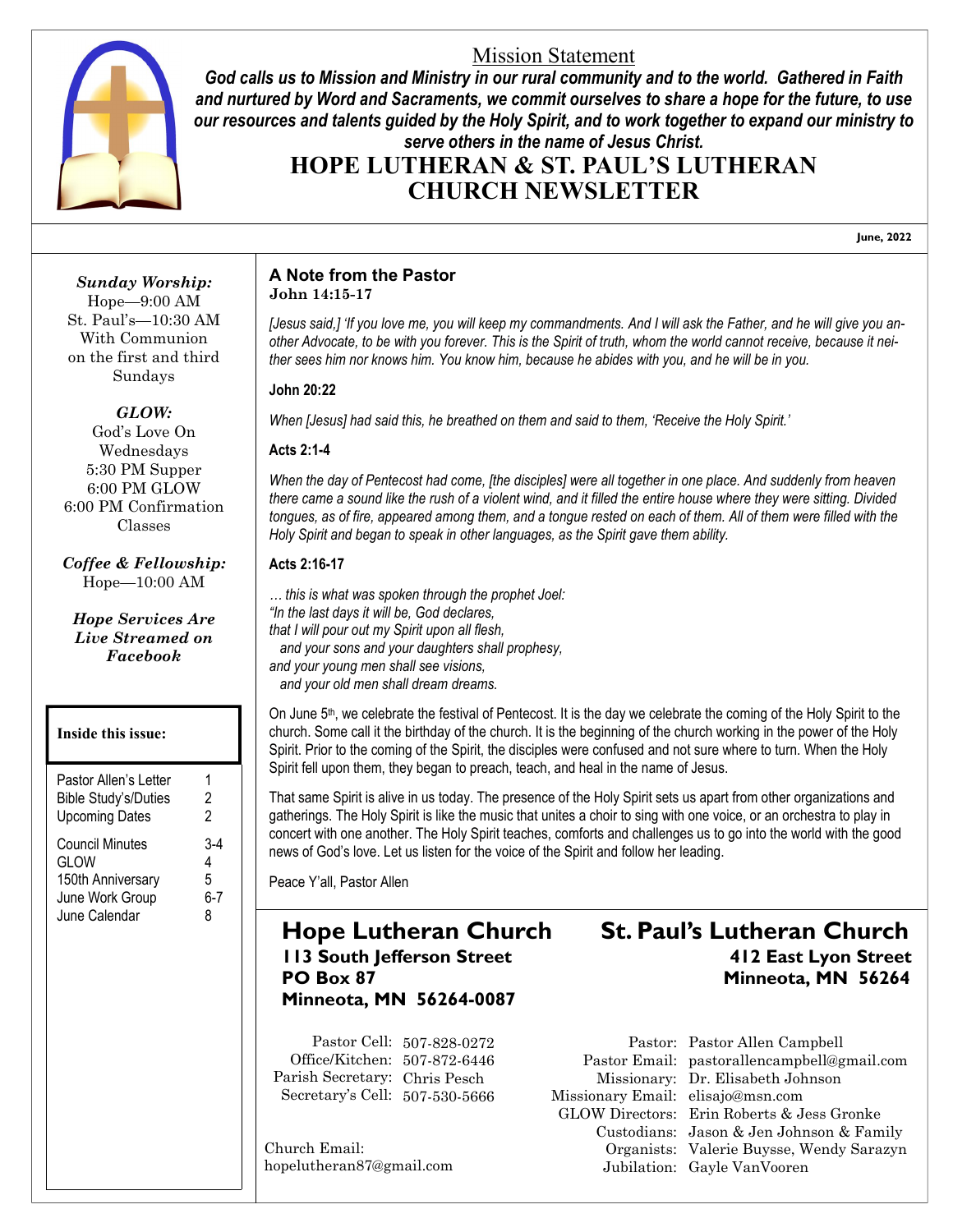| <b>Bible Studies for Men and Women</b>                                                                                                            |                                                                                            |                                                                                                |                                                                                                                                   |  |  |  |  |  |
|---------------------------------------------------------------------------------------------------------------------------------------------------|--------------------------------------------------------------------------------------------|------------------------------------------------------------------------------------------------|-----------------------------------------------------------------------------------------------------------------------------------|--|--|--|--|--|
| Circle Bible Study<br>Circle Bible Study<br>Men's Bible Study                                                                                     | June 6th, 7:00 pm<br>June 1st, 10:00 am<br>June 3rd, 8:00 am                               | At Church<br>At Church<br>At Porter Cafe                                                       |                                                                                                                                   |  |  |  |  |  |
| 2022 Church Attendance                                                                                                                            |                                                                                            |                                                                                                |                                                                                                                                   |  |  |  |  |  |
| March 6 66<br>March 9 40<br>March 13 75 Est.<br>March 16 79<br>March 20 75 Est.<br>March 23 60<br>March 27 70<br>March 30 57<br><b>Total: 522</b> | April 10 159<br>April 14 36<br>April 17 (7 am) 113<br>April 17 (10 am) 138<br>Average: 114 | April 3 116<br>May 8 80<br>May 22 92<br>April 24 120 Est.<br><b>Total: 682</b><br>Average: 104 | May 1 150<br>May 15 120 Est.<br>May 29 80 Est.<br><b>Total: 522</b>                                                               |  |  |  |  |  |
| Average: 65                                                                                                                                       |                                                                                            |                                                                                                | Altar Guild (May 25-June 28)                                                                                                      |  |  |  |  |  |
|                                                                                                                                                   | <b>Workgroup Chairpersons</b><br>Gayle VanVooren                                           | 872-6927 or 828-2432                                                                           | Barb Okrina 828-4546<br>Linette Nelson 828-7772                                                                                   |  |  |  |  |  |
|                                                                                                                                                   | Date Sound Operators                                                                       | <b>Video Operators</b>                                                                         | <b>Acolytes</b>                                                                                                                   |  |  |  |  |  |
| June 5<br>June 12                                                                                                                                 | <b>Randy Prellwitz</b><br>June 19 Scott Josephson<br>June 26 Greg Gottskalkson             | Jon Anderson/Tyler Gronke<br>Keven Larson/Cole Myhre<br><b>David Dovre</b>                     | Kiersyn Hulzebos & Hannah Fadness<br>Logan & Carter Anderson<br>Cole Johnson & Heydan Danielson<br>Kyler Lozinski & Chase Johnson |  |  |  |  |  |
|                                                                                                                                                   |                                                                                            |                                                                                                | ALTAR<br>SERVER                                                                                                                   |  |  |  |  |  |
|                                                                                                                                                   | Money Counters: June-Barb Knutson & Terri Myhre                                            |                                                                                                |                                                                                                                                   |  |  |  |  |  |
| <b>July-Counters Needed</b>                                                                                                                       |                                                                                            |                                                                                                |                                                                                                                                   |  |  |  |  |  |
|                                                                                                                                                   |                                                                                            |                                                                                                |                                                                                                                                   |  |  |  |  |  |

# **Upcoming Dates:**

**June 5th—Final Church Cleaning following Worship Service June 11-12th—150th Anniversary Celebration**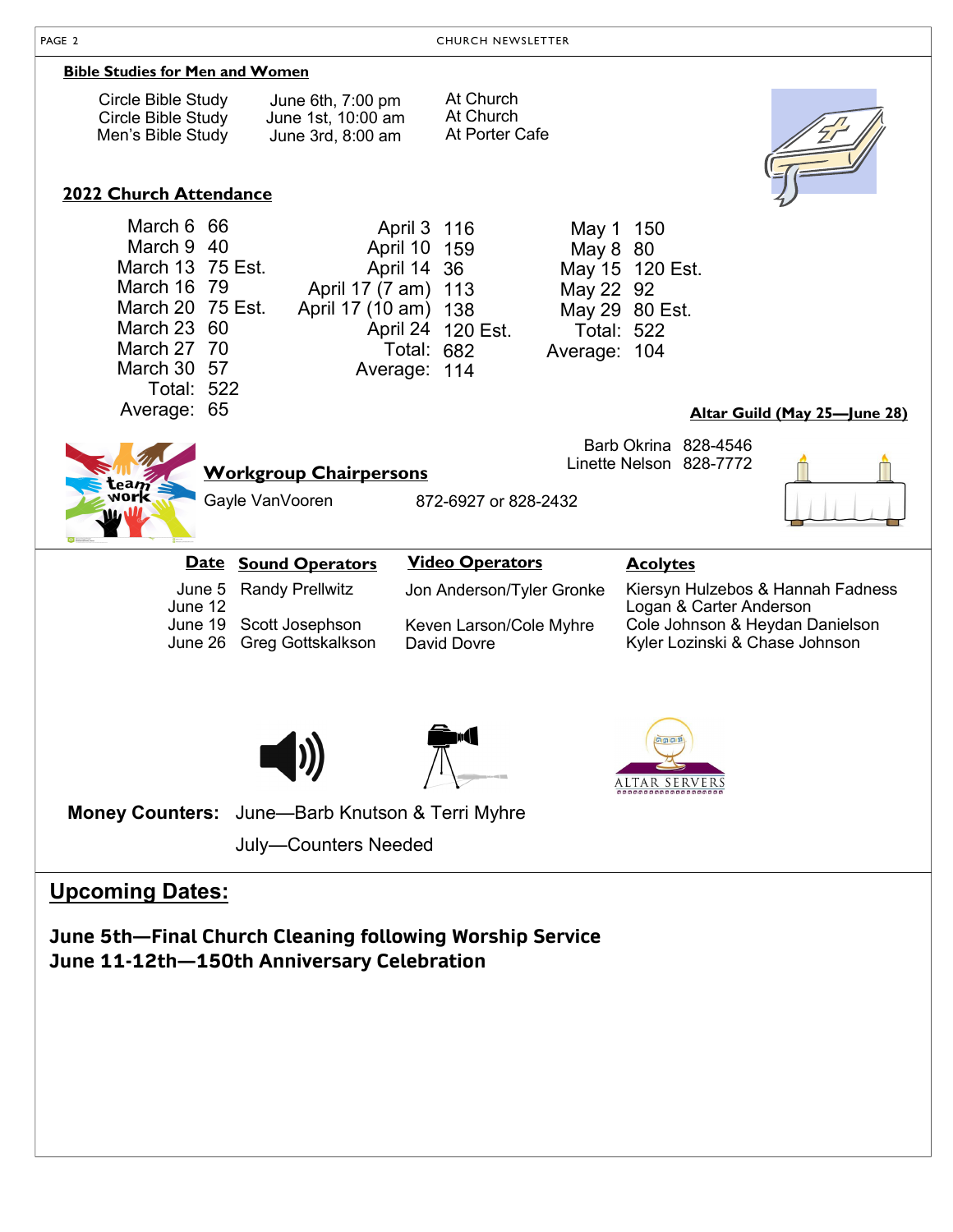| <b>Church Council Notes - May 4, 2022</b> |                               |             |            |                   |       |    |             |  |  |  |
|-------------------------------------------|-------------------------------|-------------|------------|-------------------|-------|----|-------------|--|--|--|
| <b>Fund Balances:</b> General Fund:       |                               |             | \$4.109.81 | Cornerstone Fund: |       |    | \$14,034.27 |  |  |  |
|                                           | Building Fund:                |             | \$2,687.68 | Petty Cash Fund:  |       | S  | 718.62      |  |  |  |
|                                           | <b>Building Fund Savings:</b> | \$          | 4,152.78   |                   | GLOW: | S. | 5,844.89    |  |  |  |
| <b>Finances:</b>                          |                               |             |            |                   |       |    |             |  |  |  |
| General Fund Balance as of April 30th     |                               | \$4,109.81  |            |                   |       |    |             |  |  |  |
| General Fund Offering Income May 1st      |                               | \$2,414.36  |            |                   |       |    |             |  |  |  |
|                                           |                               |             | \$6,524.17 |                   |       |    |             |  |  |  |
| Projected Expenses for May                |                               | \$14,283.59 |            |                   |       |    |             |  |  |  |

#### **Attendance:**

- $\bullet$  Attending in Person: Terri Myhre, Deb Belaen, Rose Van Uden, Moriah Reiss, Emily Hennen, Barb Knutson, Dave Dovre, Lizzy Davis, Barry Gronke, Jen Anderson, Jason Johnson, Aimee Ascheman, Gayle Van Vooren, Chris Pesch-Church Secretary, Pastor Allen Campbell
- Attending via Phone:
- **Absent:**

#### **Pastor's Report**

 3 home visits, 4 nursing home visits, 1 hospital visit, 1 Bishop/Synod meeting, 1 Committee meeting, 1 First Communion class and service, 3 Easter services, 2 Holy Week services, and 1 high school play.

#### **Treasurer's Report**

- Bills Bills for the month of May were presented by Barry Gronke. Total General Fund bills are estimated at \$14,283.59.
- Motion made by Deb Belaen to approve the Treasurer's Report. Emily Hennen seconded the motion. Motion car**ried.**

#### **Board of Trustees Report**

- Bills The MEI Elevator service call bill will be paid from the Building Savings. The washing machine at the parsonage had to be replaced, and this will also come from the Building Savings. The bill from Lynn's Woodworking for the work in the balcony will be paid by the Endowment Fund.
- Organ Repair The issue with this comes and goes, and the goal is to have Val Buysse be here when the repair person comes, if it works out.
- Bulletins for  $150$ <sup>th</sup>: Chris will print the bulletins on our printer for the  $150$ <sup>th</sup> anniversary using heavier paper for the cover.
- Front of church landscaping Several options were discussed including putting pavers in with large planters with annuals. Dave Dovre mentioned that the forms for the cement sides of the benches like the one sitting at the end of the lawn on the west side of church were in the shed in the cemetery, so this would also be another option. We are planning to use money from the memorial funds with a budget of \$1,000, and if more is needed, we will take it from the building fund.
- 4H Club A 4H club has asked to use the church on Sunday night once a month for their meetings. They had been doing this prior to COVID. It was agreed that they could do this and asked them to clean up after.
- Motion made by Rose Van Uden to approve the Board of Trustees' report. Dave Dovre seconded the motion. Motion **carried.**

#### **Board of Deacons Report**

- Walk Around Offerings: 4th Sunday of the month
	- May 22 SMSU Campus Ministry
	- June 26– VBS
	- July 24 ELCA World Hunger
	- August 28 Bible Camps
- Flyers for the 150th: A draft copy was provided, and these will be ordered through an online service. We are planning to order about 1500 of them.
- Usage Fees: The sound system had been missed on the last draft, so we will revied the corrected version at next month's council meeting.
- Video system: The video is ready to live stream, but it can't be done unless an ethernet cable is run from the route to the balcony, and this needs to be done by an electrician. We already have the ethernet cable. The estimate is \$350 to have this completed.
- Motion made by Barry Gronke to move forward with running the ethernet cable to balcony at a cost of up to \$500 and to approve the Board of Deacons' report. Barb Knutson seconded the motion. Motion carried.

*(continued on page 4)*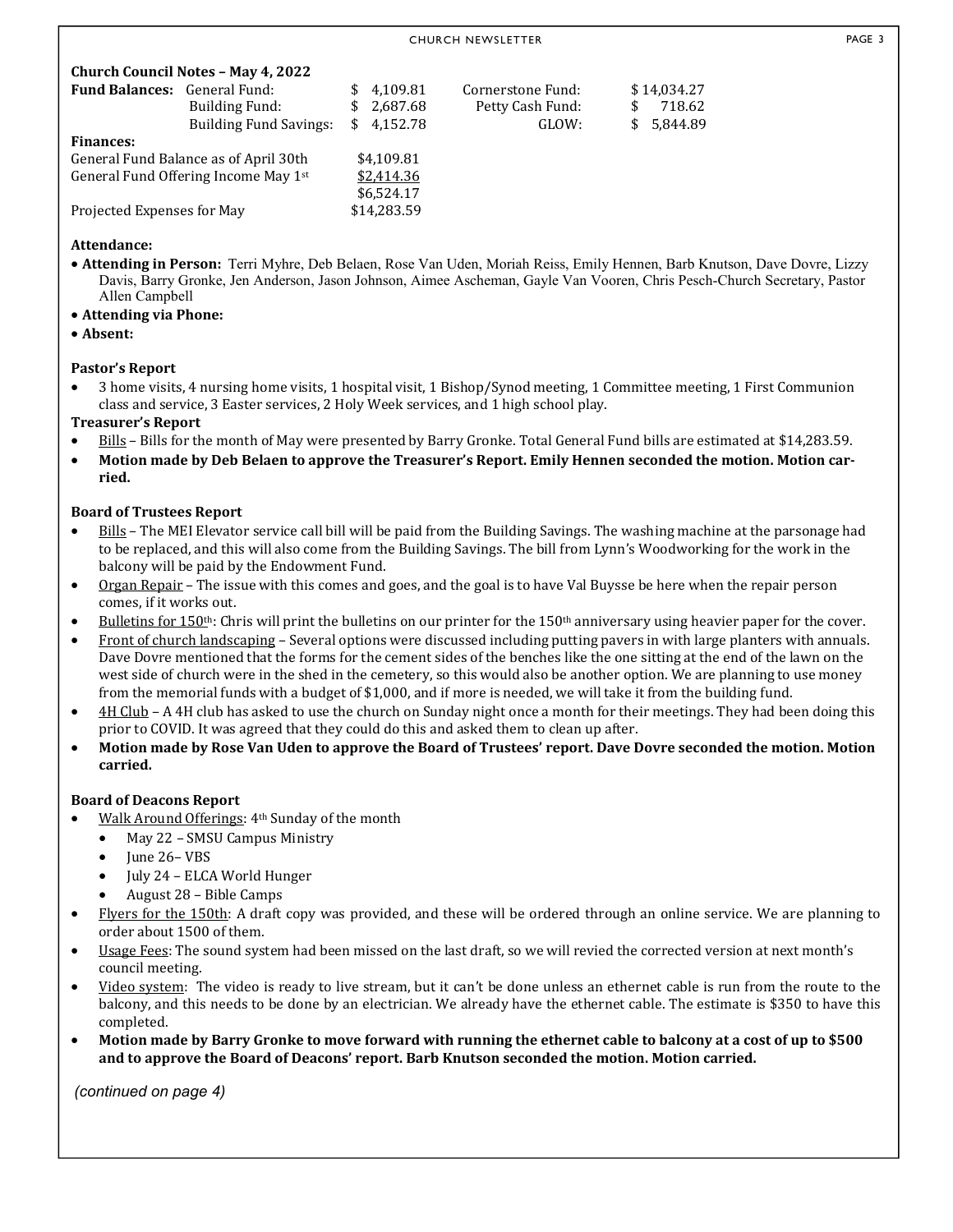#### **Council Minutes (con't) Board of Education Report**

- $\bullet$  Baccalaureate: We will be honoring our 12 graduates on Sunday, May 15<sup>th</sup>. A letter was sent out, and a breakfast will be served to the graduates and their families. Roberta talked to Brian Jeremiason about doing yard signs for the graduates. The meal will be egg bake, fruit and muffins. It was agreed to change communion to the following Sunday, May 22nd.
- GLOW:
	- The LET IT SHINE church service on May 1<sup>st</sup> went very well and we had approximately 150 people.
	- We are still looking for another teacher for 2022-2023.
	- We have found a person to lead music on Wednesday evenings and for one Sunday per month. His name is Daniel Junker, and he is a sophomore music major at SMSU. He will start in the fall, and he be starting up the Bell Choir, also.
	- Someone has approached us about preparing meals for GLOW for next year 2022-2023.
	- The last day of GLOW for this year will be on Wednesday, May 11. We are looking at ending GLOW at the end of April next year.
- Confirmation: We will conduct a parent/student meeting at the start of the year (fall 2022) to discuss expectations and requirements for Confirmation. The confirmands are doing well on sermon notes.
- Teen Power: They will be taking the shoes to St Cloud in the next few weeks.
- VBS: Green Lake Lutheran ministries will be here to do the program, and it will be from August  $1^{st} 4^{th}$ . Pastor Allen and Sally will be hosting the counselors at the parsonage.
- Mission Trip 2023: There are 2 opportunities for fund raising. One is to help with the Hope Cemetery cleanup starting at 10 am. They will also be serving lunch at the Spring Blow Out at Bethel Fellowship Church.
- $\bullet$  Youth of Hope: Bowling and Food gathering for all 7<sup>th</sup> thru 12<sup>th</sup> graders planned for Sunday, April 24, 2022, was cancelled due to lack of interest. There is a "mini" mission trip to Duluth, MN planned for June 27<sup>th</sup> – 30<sup>th</sup>. We will be working at the Union Gospel Mission. Preliminary schedule is to drive up and sightsee on Monday, Work on Tuesday and Wednesday. Sightsee and drive home on Thursday. There are about 20 students interested currently.
- Motion made by Barry Gronke to approve the Board of Education report. Rose Van Uden seconded the motion. Mo**tion carried.**

#### **Other Business**

- Work Day: We need one more work day to finish up the painting and cleaning. Two dates that are planned are Monday, May 30th (Memorial Day) at 4 pm and June 5th after church. Painting in the kitchen, narthex, and Sunday School room still needs to be completed.
- Cemetery Clean Up: Saturday, May 7<sup>th</sup> is the cemetery clean up day. The following Saturday, May 14<sup>th</sup> is the makeup day, if needed.

**\*\*\*\*\*\*\*\*\*\*\*\*\*\*\*\*\*\*\*\*\*\*\*\*\*\*\*\*\*\*\*\*\*\*\*\*\*\*\*\*\*\*\*\*\*\*\*\*\*\*\*\*\*\*\*\*\*\*\*\*\*\*\*\*\*\*\*\*\*\*\*\*\*\*\*\*\*\*\*\*\*\*\*\*\*\*\*\*\*\*\*\*\*\*\*\*\*\*\*\*\*\*\*\*\*\*\*\*\*\*\*\*\*\*\*\*\*\*\*\***

• Motion made by Barry Gronke to adjourn. Jason Johnson seconded the motion. Motion carried.

#### Next Executive Discussion on Agenda: Week of April May 30th via e-mail **Next Council Meeting - Wednesday, June 1, 2022, Boards at 6:45 pm; All together at 7:00 pm**

#### **Respectfully Submitted, Deb Belaen, Council Secretary**

WEDNESDAYS

We had a great year of GLOW and due to the crazy weather we had in May, we needed to postpone our party. We will now have our end of year party on June 11th. We are so grateful to all of the families that cam to GLOW each week and for all that made it a success! Have a wonderful summer!

In Christ, Jess and Erin